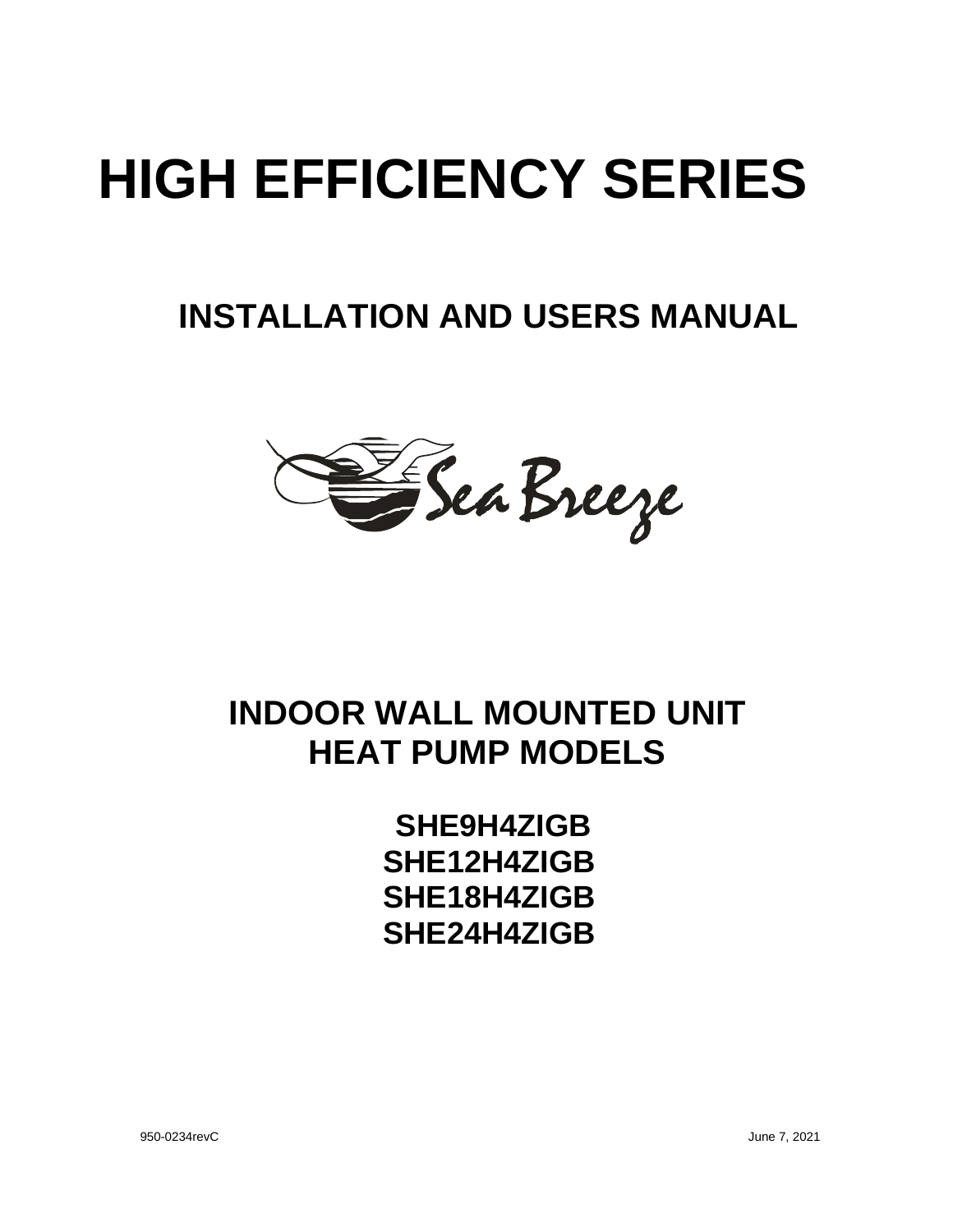#### **TABLE OF CONTENTS**

|                                             | 3                       |
|---------------------------------------------|-------------------------|
|                                             | 4                       |
|                                             | $\overline{\mathbf{4}}$ |
|                                             | 5                       |
|                                             | 6                       |
|                                             | 6                       |
|                                             | 7                       |
|                                             | -7                      |
|                                             | 8                       |
|                                             | 8                       |
|                                             | 8                       |
|                                             | 8                       |
|                                             | 9                       |
|                                             | 9                       |
|                                             | 9                       |
|                                             | 9                       |
|                                             | 9                       |
| • TURBO …………………………………………………………………………………………… | 9                       |
|                                             | 9                       |
|                                             | 9                       |
|                                             | 10                      |
|                                             | 10                      |
|                                             | 10                      |
|                                             | 10                      |
|                                             | 10                      |
|                                             | 10                      |
|                                             | 11                      |
|                                             | 11                      |
|                                             | 12                      |
|                                             | 12                      |
|                                             | 13                      |
|                                             | 14                      |
|                                             | 15                      |
|                                             | 17                      |
|                                             |                         |

#### **HIGH EFFICIENCY SERIES – DUAL, TRIPLE ZONE, QUAD ZONE & FIVE PORT MODELS**

| <b>Heat Pump</b> | <b>SEER RATING</b> |
|------------------|--------------------|
| SHE9H4ZIGB       | 16 SEER            |
| SHE12H4ZIGB      | 16 SEER            |
| SHE18H4ZIGB      | 16 SEER            |
| SHE24H4ZIGB      | 16 SEER            |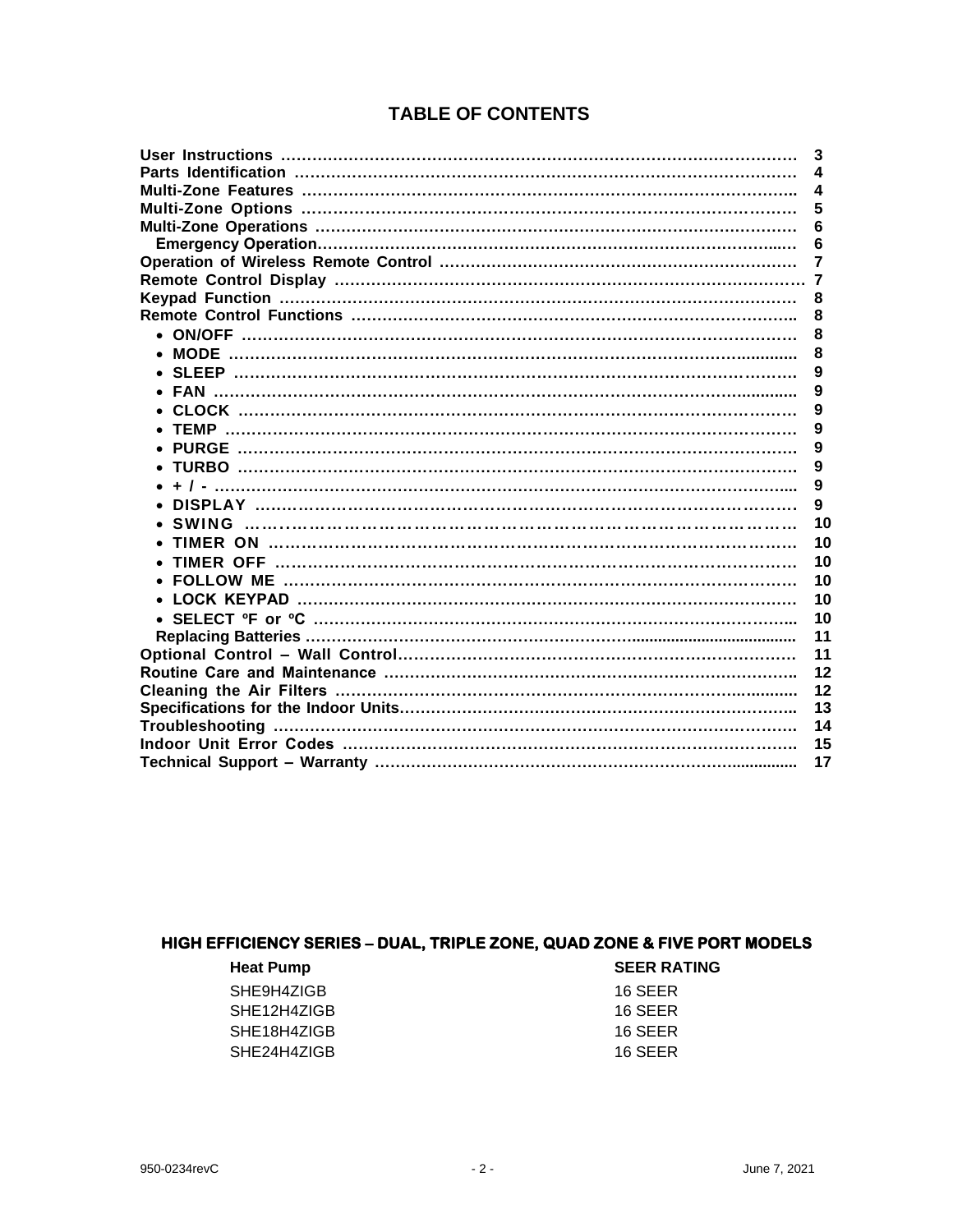#### **USER INSTRUCTIONS**

In this manual, you will find information on safe operation of your new Multi Zone Mini Split. For your safety and the safety of others, please read and understand this entire manual before proceeding.

#### INSTALLATION

These units are not designed to be installed in the following locations:

- Areas where there is a possibility of combustible gases or fumes.
- Excessively damp or moist areas.
- Direct exposure to sea wind (salt spray).

#### **OPERATION**

- Always turn the unit off with the remote control. Never use a circuit breaker or fuse as a means of turning the unit on or off, except in the case of an emergency.
- Do not operate this unit if you are wet or have wet hands, electric shock can occur.
- Do not spray insecticides, paints, or other flammable sprays or liquids into or around the unit.
- Do not put foreign objects into the unit.
- Do not hang or place items on the unit.
- Do not use harsh chemicals such as paint thinner, benzene, or polish to clean the unit.
- During cooling operation, shades, blinds, and curtains should be used to shade the room from direct sunlight.

#### **To the installer:**

- **Explain operation and routine care to customer.**
- **This manual should be given to the customer for future reference.**



Do not dispose this product as unsorted municipal waste. Collection of such waste for special treatment is necessary.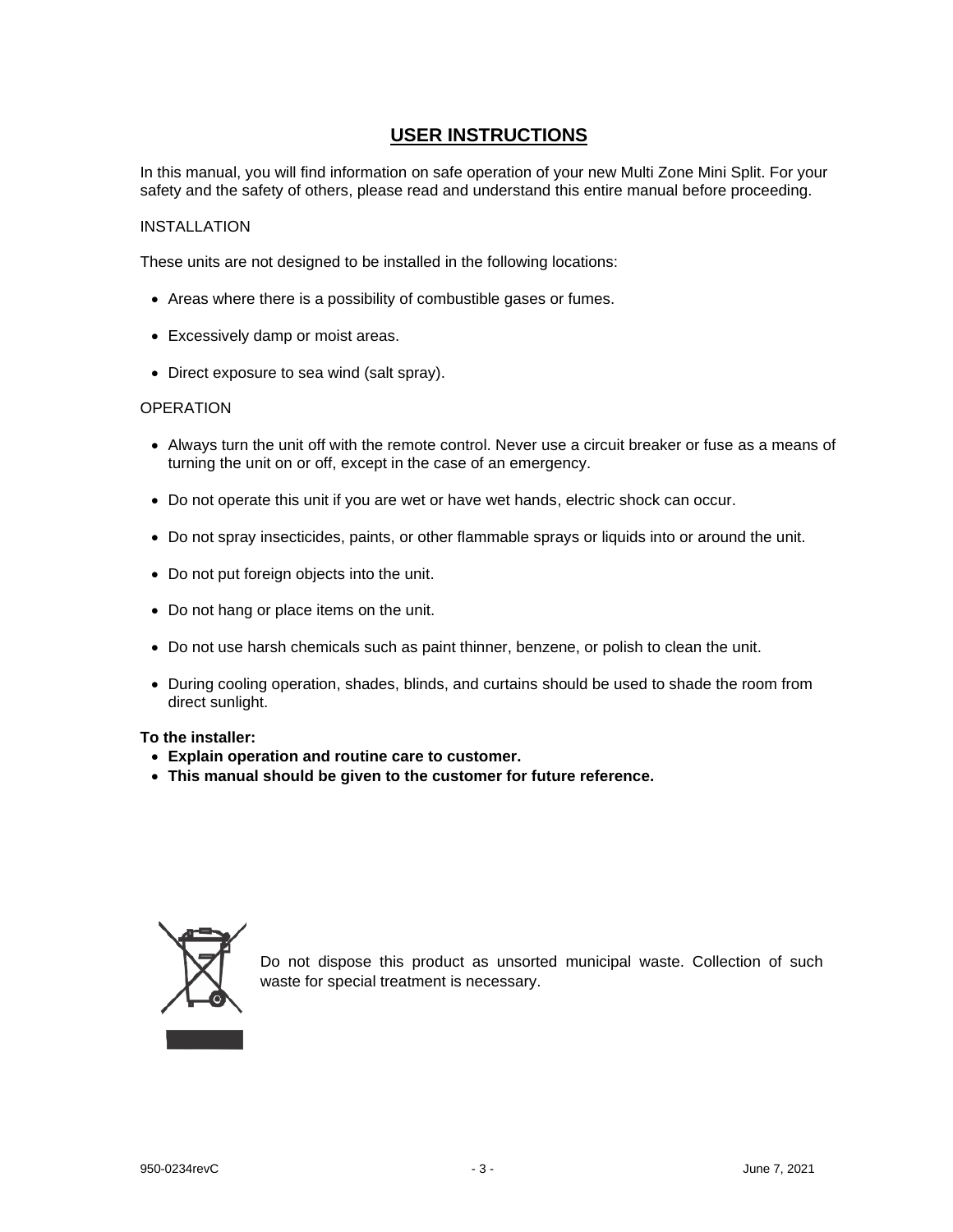#### **PARTS IDENTIFICATION**



*NOTICE:* Actual product may be different from above graphics. Please refer to actual products.

#### **MULTI-ZONE FEATURES**

- Variable speed inverter type compressors for increased efficiency and quiet operation.
- Automatic swing of vertical louvers for improved air flow (up/down).
- Manual adjustment of horizontal louvers to set air flow direction (left/right).
- Wireless remote control unit.
- Wall control (hardwired) operational.
- Comfortable temperature range of 61 °F to 86 °F in Cool/Dry/Heat/Fan modes.
- TURBO fan mode in Heat and Cool modes for maximum air flow.
- Timer mode for automatic starting and/or stopping for a preset period.
- SLEEP mode for quiet energy saving operation during sleep periods.
- Individual temperature selection for each zone.
- Low ambient control.
- Auto reset.
- Purge Reduces mold/mildew
- Selectable ambient sensor location (indoor unit or remote control)
- Follow Me Room temperature sensing to be transferred from the wall unit (evaporator) to the remote control.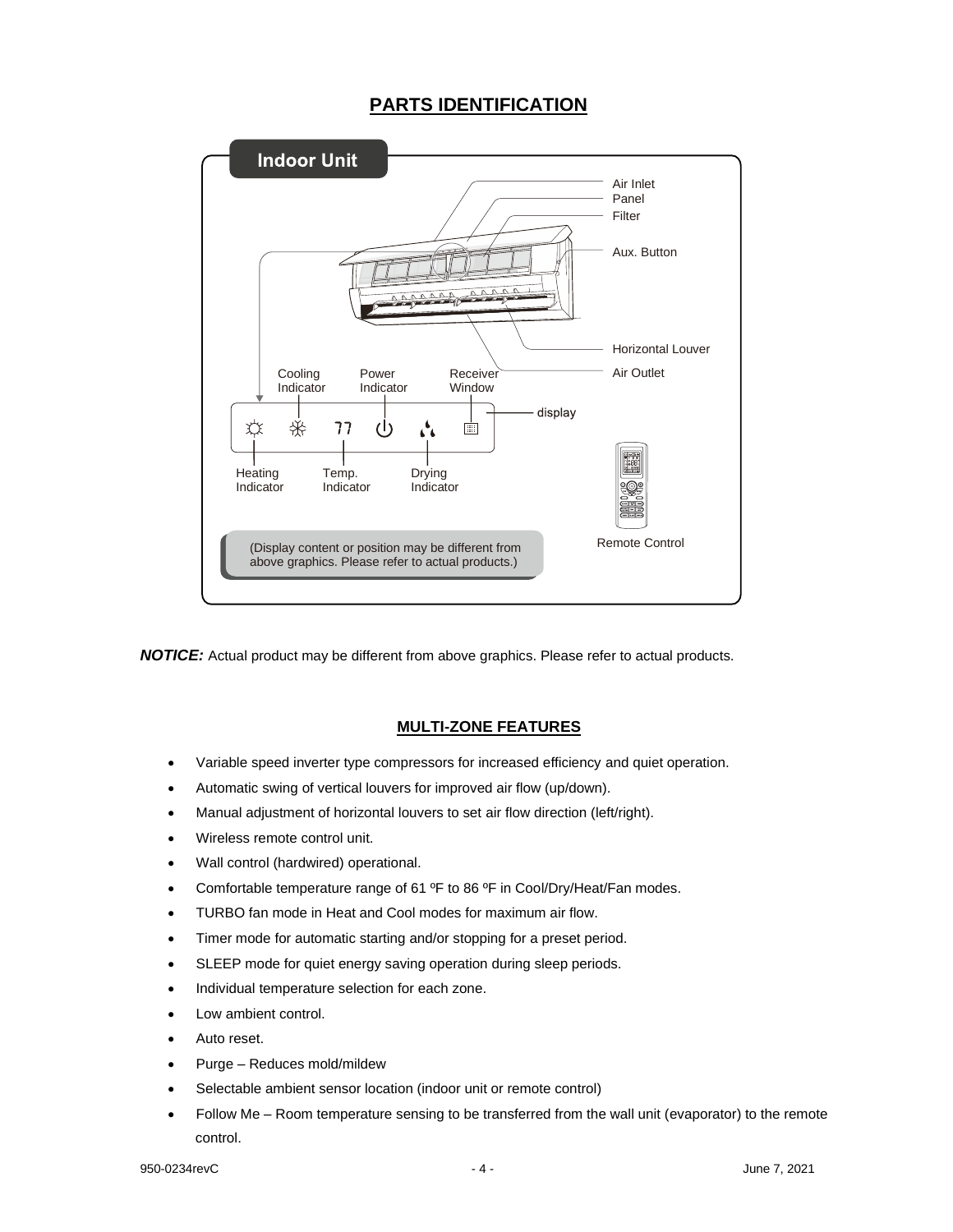#### **MULTI-ZONE OPTIONS**

The Multi-Zone has many sizing options with various types of indoor units:

*18K BTU - Dual Zone Configurations* 

| <b>1 INDOOR UNIT</b> | <b>2 INDOOR UNITS</b> |
|----------------------|-----------------------|
| 9K.                  | $9K + 9K$             |
| 12K                  | $9K + 12K$            |

#### *24K BTU – Triple Zone Configurations*

**Note:** 1. Do not mismatch or connect to an outdoor unit other than the designed matched system. 2. This system **must** be used with a minimum of **two indoor units** (evaporators).

| <b>2 INDOOR UNITS</b> | <b>3 INDOOR UNITS</b> |
|-----------------------|-----------------------|
| $9K + 9K$             |                       |
| $9K + 12K$            | $9K + 9K + 9K$        |
| $9K + 18K$            | $9K + 9K + 12K$       |
| $12K + 12K$           | $9K + 12K + 12K$      |
| $12K + 18K$           |                       |

#### *30K BTU - Quad Zone Configurations*

**Note:** 1. Do not mismatch or connect to an outdoor unit other than the designed matched system. 2. This system **must** be used with a minimum of **two indoor units** (evaporators).

| <b>2 INDOOR UNITS</b>                                                                                                         | <b>3 INDOOR UNITS</b>                                                                         | <b>4 INDOOR UNITS</b>                         |  |  |
|-------------------------------------------------------------------------------------------------------------------------------|-----------------------------------------------------------------------------------------------|-----------------------------------------------|--|--|
| $9K + 9K$<br>$9K + 12K$<br>$9K + 18K$<br>$12K + 12K$<br>$12K + 18K$<br>$18K + 18K$                                            | $9K + 9K + 9K$<br>$9K + 9K + 12K$<br>$9K + 9K + 18K$<br>$9K + 12K + 12K$<br>$12K + 12K + 12K$ | $9K + 9K + 9K + 9K$                           |  |  |
| The system matches below are not recommended if all indoor units may require simultaneous continuous duty at full efficiency. |                                                                                               |                                               |  |  |
|                                                                                                                               | $9K + 12K + 18K$<br>$12K + 12K + 18K$                                                         | $9K + 9K + 9K + 12K$<br>$9K + 9K + 12K + 12K$ |  |  |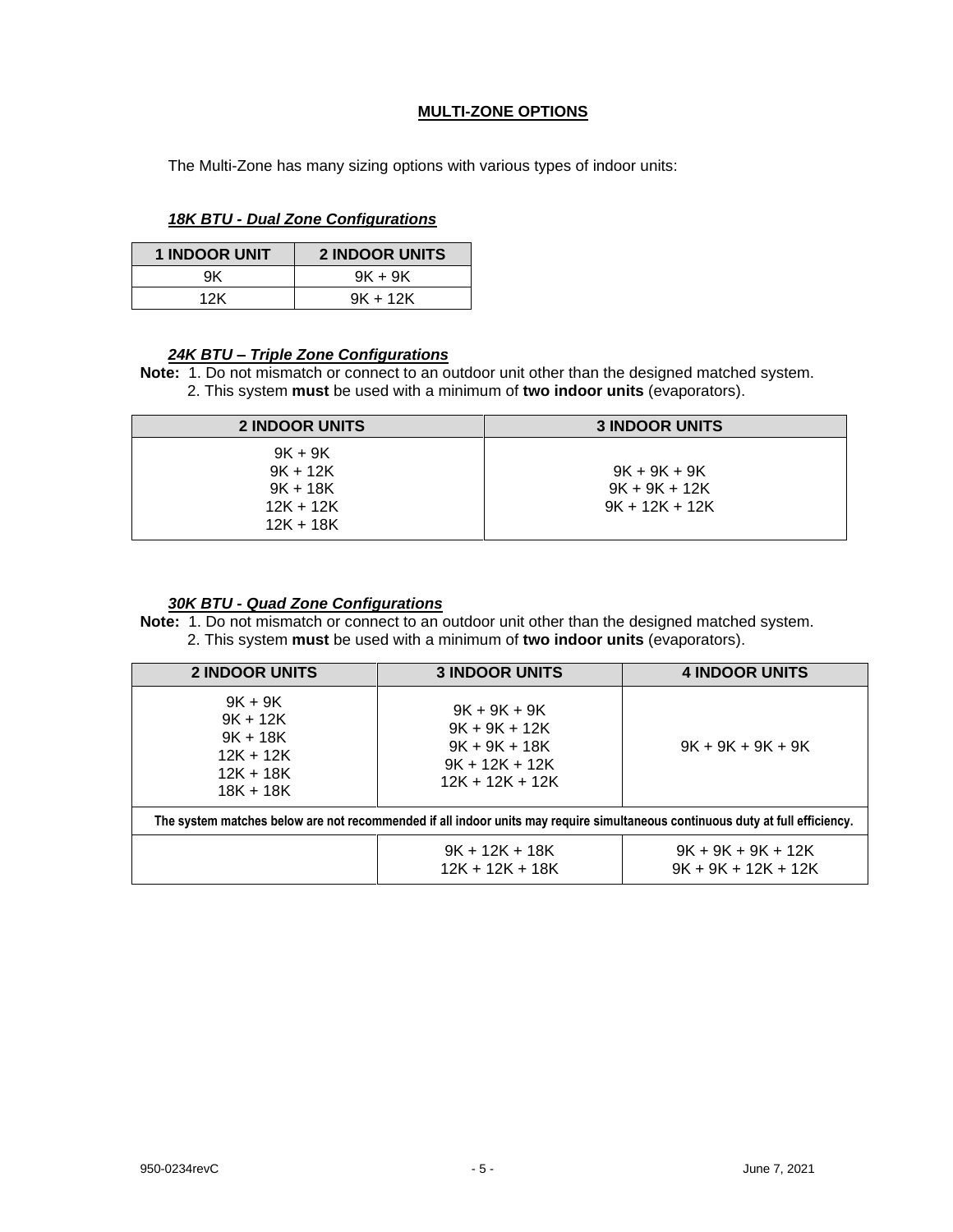#### *42K BTU - Quad Zone Configurations*

| <b>Note:</b> 1. Do not mismatch or connect to an outdoor unit other than the designed matched system. |  |
|-------------------------------------------------------------------------------------------------------|--|
| 2. This system must be used with a minimum of two indoor units (evaporators).                         |  |

| <b>2 INDOOR UNITS</b>                                                                                                                                                      | <b>3 INDOOR UNITS</b>                                                                                                                                                                                                                                                                                | <b>4 INDOOR UNITS</b>                                                                                                                                                                                                         | <b>5 INDOOR UNITS</b>                                                                                                         |  |
|----------------------------------------------------------------------------------------------------------------------------------------------------------------------------|------------------------------------------------------------------------------------------------------------------------------------------------------------------------------------------------------------------------------------------------------------------------------------------------------|-------------------------------------------------------------------------------------------------------------------------------------------------------------------------------------------------------------------------------|-------------------------------------------------------------------------------------------------------------------------------|--|
| $9K + 9K$<br>$9K + 12K$<br>$9K + 18K$<br>$12K + 12K$<br>$12K + 18K$<br>$18K + 18K$<br>$12K + 21K$<br>$12K + 24K$<br>$18K + 21K$<br>18K + 24K<br>$21K + 21K$<br>$21K + 24K$ | $9K + 9K + 9K$<br>$9K + 9K + 12K$<br>$9K + 9K + 18K$<br>$9K + 12K + 12K$<br>$9K + 12K + 18K$<br>$9K + 18K + 18K$<br>12K + 12K + 12K<br>$12K + 12K + 18K$<br>$12K + 18K + 18K$<br>$9K + 9K + 21K$<br>$9K + 9K + 24K$<br>$9K + 18K + 21K$<br>$9K + 12K + 21K$<br>$9K + 12K + 24K$<br>$12K + 12K + 21K$ | $9K + 9K + 9K + 9K$<br>$9K + 9K + 9K + 12K$<br>$9K + 9K + 9K + 18K$<br>$9K + 9K + 12K + 12K$<br>$9K + 9K + 12K + 18K$<br>$9K + 12K + 12K + 12K$                                                                               | $9K + 9K + 9K + 9K + 9K$                                                                                                      |  |
|                                                                                                                                                                            |                                                                                                                                                                                                                                                                                                      |                                                                                                                                                                                                                               | The system matches below are not recommended if all indoor units may require simultaneous continuous duty at full efficiency. |  |
| $24K + 24K$                                                                                                                                                                | $18K + 18K + 18K$<br>$9K + 18K + 24K$<br>$9K + 21K + 21K$<br>$9K + 21K + 24K$<br>$12K + 18K + 21K$<br>$12K + 18K + 24K$<br>$12K + 21K + 21K$<br>$12K + 12K + 24K$                                                                                                                                    | $9K + 9K + 18K + 18K$<br>$9K + 12K + 12K + 18K$<br>$9K + 12K + 12K + 21K$<br>12K + 12K + 12K + 18K<br>$9K + 9K + 9K + 24K$<br>$9K + 9K + 12K + 21K$<br>$9K + 9K + 12K + 24K$<br>12K + 12K + 12K + 12K<br>$9K + 9K + 9K + 21K$ | $9K + 9K + 9K + 9K + 18K$<br>$9K + 9K + 9K + 12K + 12K$<br>$9K + 9K + 12K + 12K + 12K$<br>$9K + 9K + 9K + 9K + 12K$           |  |

#### **MULTI-ZONE OPERATION**

The Multi-Zone mini-split will operate each zone in either cooling or heating mode but not both. The unit will not operate as one zone cool and another heat. If this occurs, an **E7** error will be displayed. To clear this error, make sure all indoor units are in the same mode either heat or cool. Each zone will control the room temperature at set-point and allow all normal fan, swing, turbo, timer, and sleep functions.

#### **Emergency Operation (Aux. Switch)**

In the event that the remote controls are misplaced, you can operate your inside unit by carefully raising the cover and pressing the emergency operation switch located under the lower right hand corner of the cover. To open the front cover, place fingers in the bottom of the slots on the side



of the indoor unit and gently pull outward. To close the cover, press down on each end and center of the cover to latch.

panel

#### DO NOT OVER EXTEND THE FRONT COVER.

If the unit is off, pressing the Aux. button will start the unit in the default AUTO mode. Press the button again and it will stop the unit.

Temperature is automatically set to 68 °F to 77°F and will switch between COOL, HEAT or FAN mode to maintain the temperature. If the temperature goes below 68 °F the

unit switches to HEAT mode. If the temperature goes above 77 °F unit switches to COOL mode. If temperature is in between 68 °F to 77°F the unit runs in the FAN mode.

Aux. Button

 $(\ )$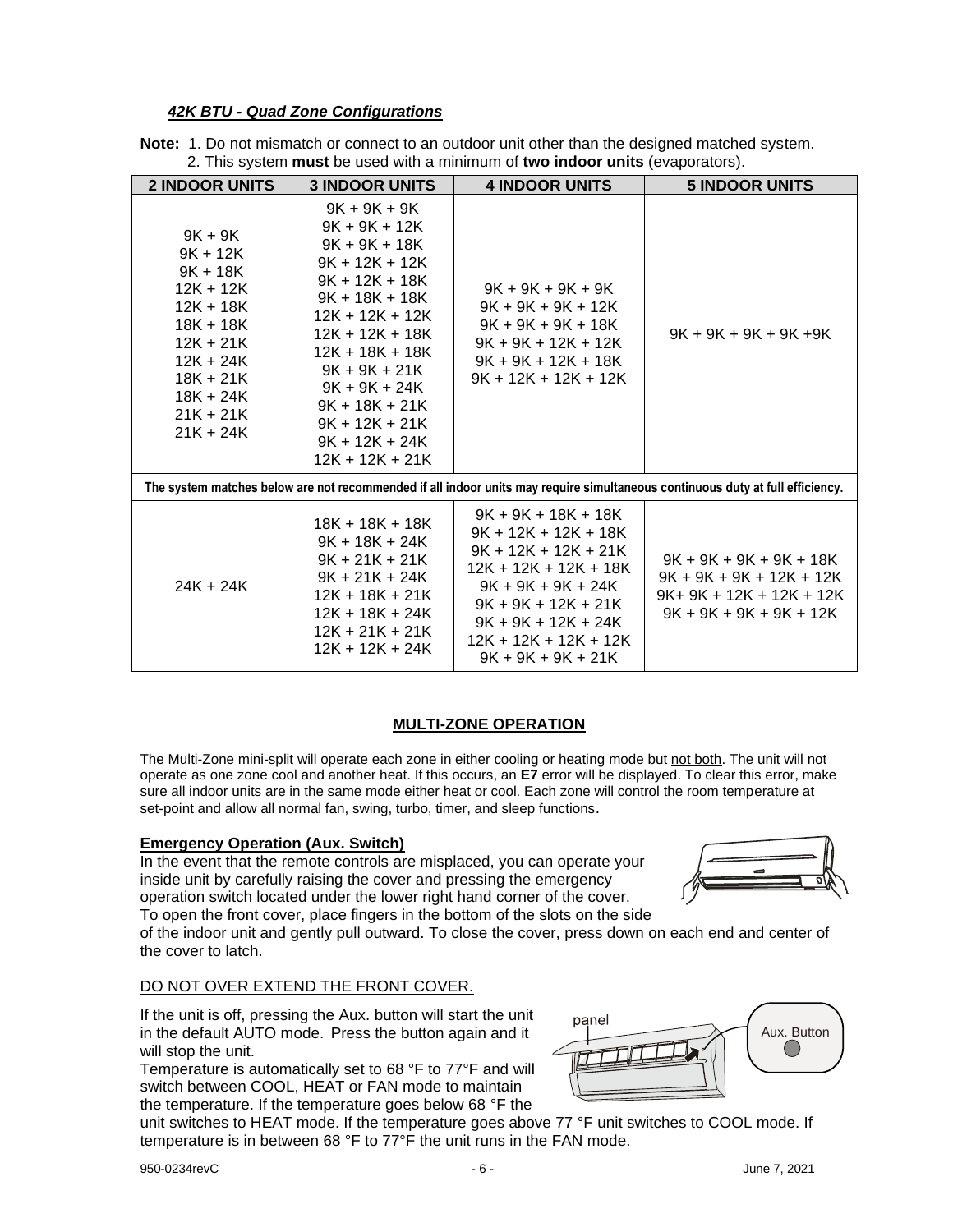#### **Notes:**

- 1. Indoor fan does not turn off in the cooling mode when temperature set point has been satisfied. It will continue to run to keep the room temperature consistent.
- 2. Indoor fan will turn off in heating mode when temperature set point has been satisfied.
- 3. Unit may require several minutes to confirm the condition of temperature set point and system functions.

#### **OPERATION OF WIRELESS REMOTE CONTROL**



#### **REMOTE CONTROL DISPLAY**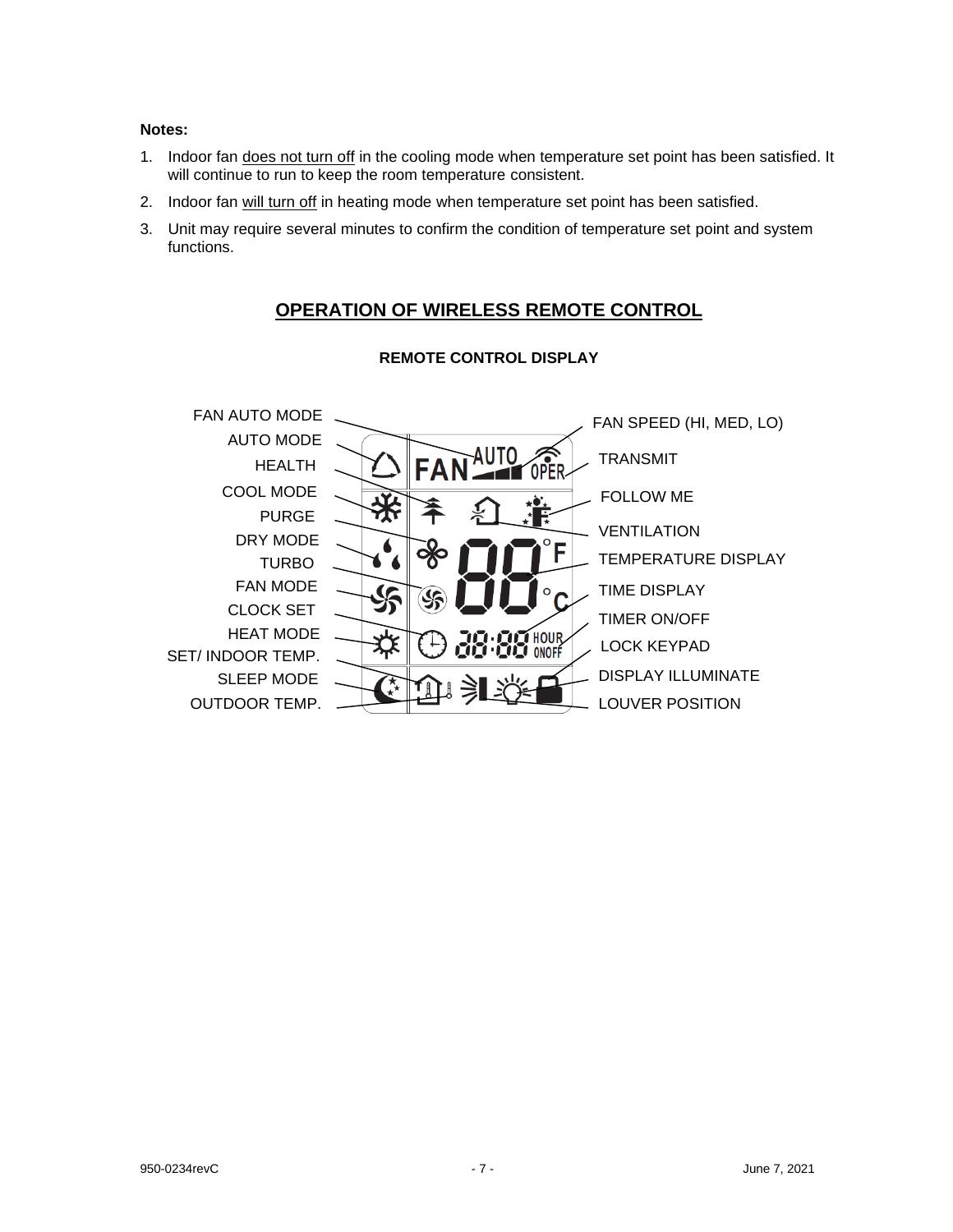

#### KEYPAD FUNCTIONS

- ON/OFF Turns unit on or off.
- -/+ Raise, Lower set point.
- FAN Set fan speed, hi, med, lo, auto.
- SWING Set louver swing.
- CLOCK Set clock.
- TIMER ON Set timer on time.
- PURGE Extended on time for fan.
- TEMP Set point temperature / room temperature will be displayed.
- TIMER OFF Set timer off time.
- TURBO Maximum fan speed.
- SLEEP Toggle on/off SLEEP mode.
- DISPLAY Turns display on wall unit on or off.
- LOCK KEY PAD No changes can be made.
- **º**F or **º**C Select **º**F or **º**C (see page 10)
- FOLLOW ME Select room temperature sensor location (remote control or indoor unit).

#### **Not All Features Are Activated**

#### **REMOTE CONTROL FUNCTIONS**

Note: Be sure there are no obstructions between the remote control and the receiver. Remote control units are interchangeable, and are not assigned to a particular indoor unit. Indoor controller will beep each time it receives a command from the remote control. Keep the remote control away from moisture and excessive heat.TIP: Each remote will control any or all the indoor units.

 $\bigcup$  **ON/OFF** -Turns the unit on or off. There is a 3 minute compressor delay when the unit is turned on.

**MODE** – Pressing the MODE button will select between AUTO, COOL, DRY, FAN, or HEAT.

• AUTO mode - Set point temperature will not be shown on the remote control display and cannot be changed. Temperature is automatically set to 68 °F to 77 °F and will switch between COOL, HEAT or FAN mode to maintain the temperature. If the temperature goes below 68 °F the unit will switch to HEAT mode. If the temperature goes above 77 °F unit switches to COOL mode. If temperature is in between the temperatures it runs in the FAN mode.

On rare occasions while running in the AUTO mode with other zones activated there may be an "E7" error code. "E7" error code occurs when 2 or more units are set to run in different modes, such as HEAT and COOL. In the AUTO mode the unit automatically switches between HEAT, COOL or FAN. If other zones are set to HEAT or COOL while the AUTO is running in an opposite mode an "E7" will occur. To rectify this condition you must set all the indoor units to the same mode, either HEAT or COOL, or leave the unit alone and when the temperature returns to the point where the unit switches back to the correct mode (as the other indoor units) and all zones are in the HEAT or COOL mode, it will clear itself and begin to run again.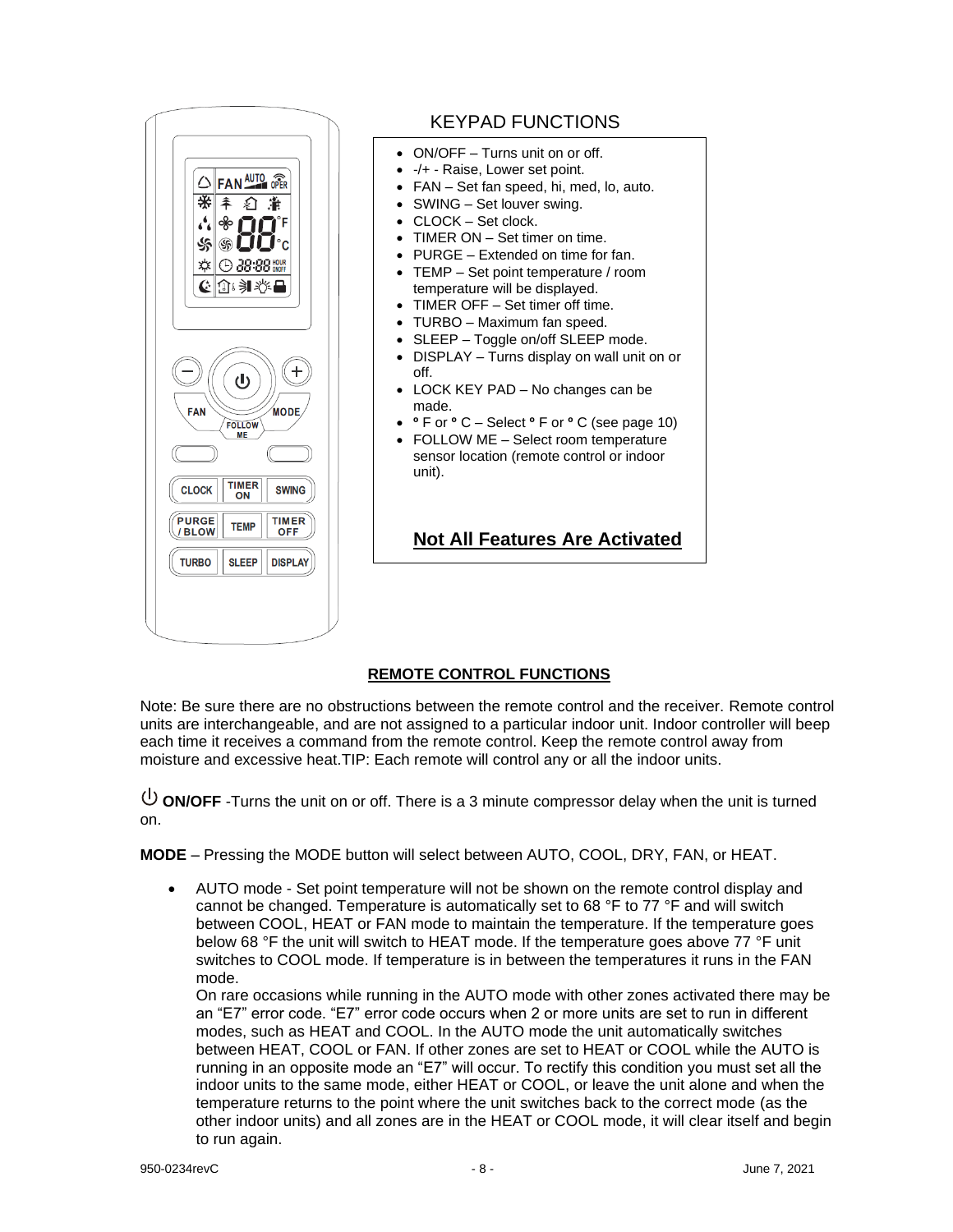COOL mode – Unit cools room to set point temperature. Set point temperature can be set from 61 °F to 86 °F. Outdoor unit will operate in outside temperatures of +4 to +118 ºF in the cooling mode. Indoor fan does not turn off in the cooling mode when temperature set point has been satisfied. It will continue to run to keep the room temperature consistent.

- HEAT mode (for Heat Pump units only) Unit heats room to set point temperature. Set point temperature can be set from 61 °F to 86 °F. Outdoor unit will operate in outside temperatures of -5 ºF to +75 ºF in the heating mode. Indoor fan will turn off in heating mode when temperature set point has been satisfied.
- DRY mode Set point temperature can be set from 61°F to 86°F. Unit cools at 90% capacity while the FAN runs in LOW speed only (FAN speed cannot be changed).
- FAN mode Selects fan only operation. Set point temperature can be set from 61 °F to 86 °F. Fan speed can be set to AUTO, HIGH, MEDIUM or LOW.

**SLEEP** – In the COOL mode adjust the set-point temperature to a comfortable setting, and then press the SLEEP button. After 1 hour, the set-point will increase by 1.8 °F (1 °C). After 2 hours have passed temperature is increased by 3.6 °F (2 °C). Temperature will never increase more than 3.6 °F (2  $\degree$ C) from set-point or beyond 86  $\degree$ F (30  $\degree$ C). The temperature will stay at this setting until the unit is turned off or the SLEEP function is disabled.

In the HEAT mode adjust the set-point temperature to a comfortable setting, and then press the SLEEP button. After 1 hour the set-point will decrease by 1.8 °F (1 °C). After 2 hours have passed temperature is decreased by 3.6 °F (2 °C). Temperature will never decrease more than 3.6 °F (2 °C) from set point or below 61 °F (16 °C). The temperature will stay at this setting until the unit is turned off or the SLEEP function is disabled.

The SLEEP mode does not work in the FAN or AUTO modes and is deactivated when the unit is turned off or power is lost. On power up, the SLEEP mode must be turned on again if needed. Press the SLEEP mode button to toggle SLEEP mode off and return to normal operation.

**FAN** – Press this button to change fan speeds, AUTO, HIGH, MEDIUM or LOW, while in the HEAT, COOL, FAN modes. When in the AUTO setting, the fan will run faster the further away from the set point it gets. On the other hand the closer it gets to the set point the slower it will run.

 **CLOCK** – Press the CLOCK button, the clock ICON will start to blink. It will only blink for 5 seconds. While blinking press and hold down the + or - keys to adjust the 24H time of day clock to the correct time. You must immediately press the CLOCK button to set the time. If the CLOCK button is not pressed within 5 seconds, the clock time will revert back to the original setting and clock will have to be set again.

**TEMP** – Press this button, the icons will be cycled between  $\bigcap$ ,  $\mathbb D$  and  $\bigcap$ <sup>1</sup> in the remote display.  $\bigcirc$  displays set temperature always.  $\mathfrak N$  displays room temperature for a few seconds then display set temperature.  $\Box$ <sup> $\ell$ </sup> displays set temperature.

 **PURGE / BLOW** – When in the COOL or DRY mode and the PURGE function is enabled, the fan will continue to operate for 10 minutes after the unit is turned off. This function dries the evaporation coil to prevent mold and mildew. The PURGE function will remain enabled in DRY and COOL unless power is interrupted or is disabled by the button. PURGE will not work in AUTO, FAN or HEAT modes.

**SS TURBO** – The TURBO function will only run while in the HEAT or COOL mode. TURBO increases indoor fan speed (more than high fan speed).

**+** / **- Raises or Lowers the set point temperature**. Holding the button down for more than 2 seconds will cause the set point to auto increment or decrement. This does not function in the AUTO mode since the temperature set point cannot be changed.

 $\widetilde{\chi}\widetilde{\chi}$  DISPLAY – Turns the display on or off on the indoor unit. None of the lights will be illuminated when off is selected.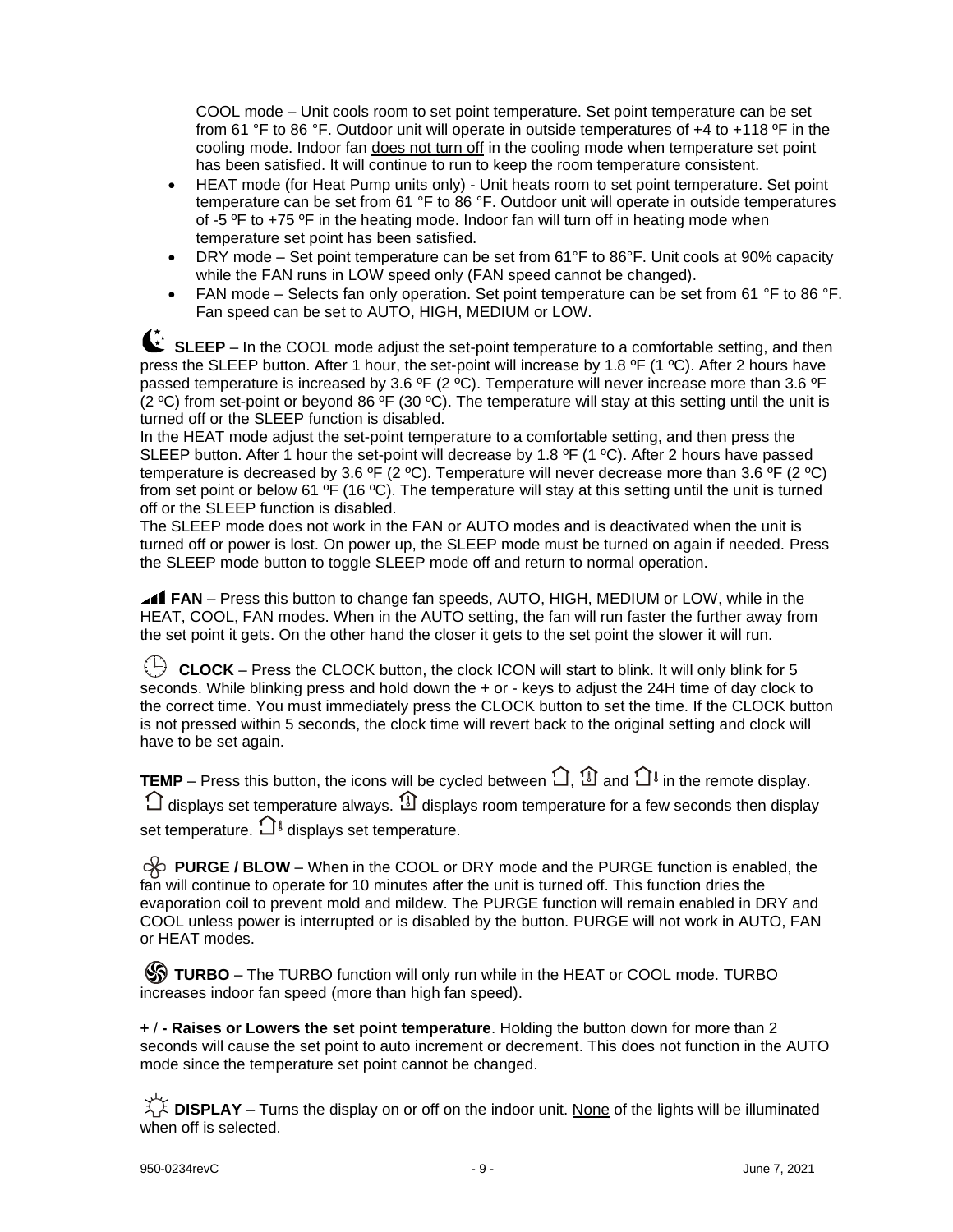**SWING** – Pressing the SWING button slowly, (more than 2 seconds) will start and stop the louver moving up and down. If the button is pressed to turn on swing and then pressed again to turn it off, the louvers will remain in that fixed position until it is turned on again.

Pressing the button quickly, (less than 2 seconds) will step through 5 different stationary positions and then on to 3 different swing positions, similar to the ICONS.



Right to left louvers can be manually adjusted. CAUTION: Before adjusting the horizontal louvers turn the unit off. Make the adjustments. Turn the unit back on. This will prevent possible personal injury and or damage to the unit.

**TIMER ON** – Press this button to initiate the timer on. After pressing this button,  $\oplus$  icon extinguishes and "**ON**" blinks. "00:00" is shown on display for ON time setting. Press "+" or "-" button to adjust the time value in 5 seconds. Each press will increase or decrease one minute. Holding down either of "+" or "-" buttons to change the time every ten minutes. Press this button again in 5 seconds to confirm the setting and quit.

**TIMER OFF** –Press this button to initiate the timer off. After pressing this button,  $\oplus$  icon extinguishes and "**OFF** blinks. "00:00" is shown on display for OFF time setting. Press "+" or "-" button to adjust the time value in 5 seconds. Each press will increase or decrease one minute. Holding down either of "+" or "-" buttons to change the time every ten minutes. Press this button again in 5 seconds to confirm the setting and quit.

**FOLLOW ME** - Press this button, the room temperature sensor is by the remote control. Press this button again and the room temperature sensor will be in the indoor unit.

**LOCK KEYPAD -** Pressing the + and - buttons simultaneously will lock or unlock the keypad. If the remote control is locked, the LOCK icon will be displayed. If a button is pressed while the keypad is locked, the LOCK icon will blink three times, nothing will happen. If the keypad is unlocked, the LOCK icon will not be displayed.

 $\widehat{P}$  **ICON** - Press the left blank button will illuminate  $\widehat{P}$  icon in the remote display but will have no affect with the units.

**红 ICON** – Press the right blank button will illuminate **红** icon in the remote display but will have no affect with the units.

**SELECT ºF or ºC** - Turn unit off, press MODE and (-) buttons simultaneously to switch ºC or ºF.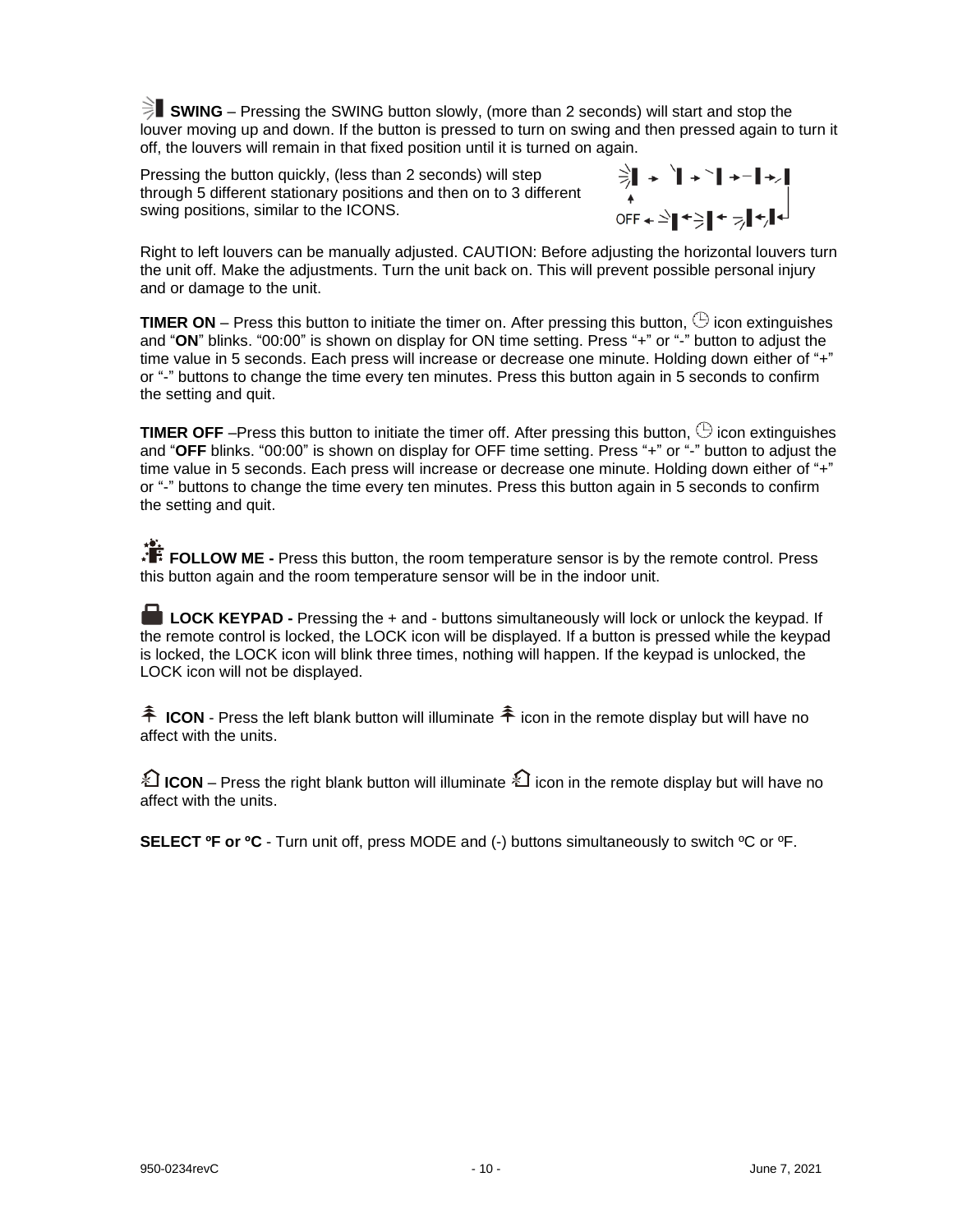#### **REPLACING BATTERIES**

The battery cover is fixed on the remote with a screw. Please unscrew it for the very first time. (For easy use, the screw is unnecessarily to be installed back after the batteries is placed.)

Slightly press down on the arrow on the battery cover and slide in the direction of the arrowhead.

Remove old batteries. Insert two new AAA 1.5V batteries, paying attention to the polarity. Re-install the back cover of wireless remote control.

#### **NOTE:**

Do not use the old, different, or rechargeable batteries.

If the wireless remote control will not be used for a long period of time, remove the batteries. If the wireless remote control does not operate properly, remove the batteries for 30 seconds and reinstall (resets the remote).

#### **OPTIONAL CONTROL - WALL CONTROL**

• The Cassette unit operates with a wired wall control MSWCH. Using the Signal cable connect to the printed circuit board connector CN9 in the unit and wall control.

● Wall Control can be controlled with the remote or at the panel.

● Please refer to the manual 950-0210 for detail operation and 950-0220 for detail installation of the wall control.





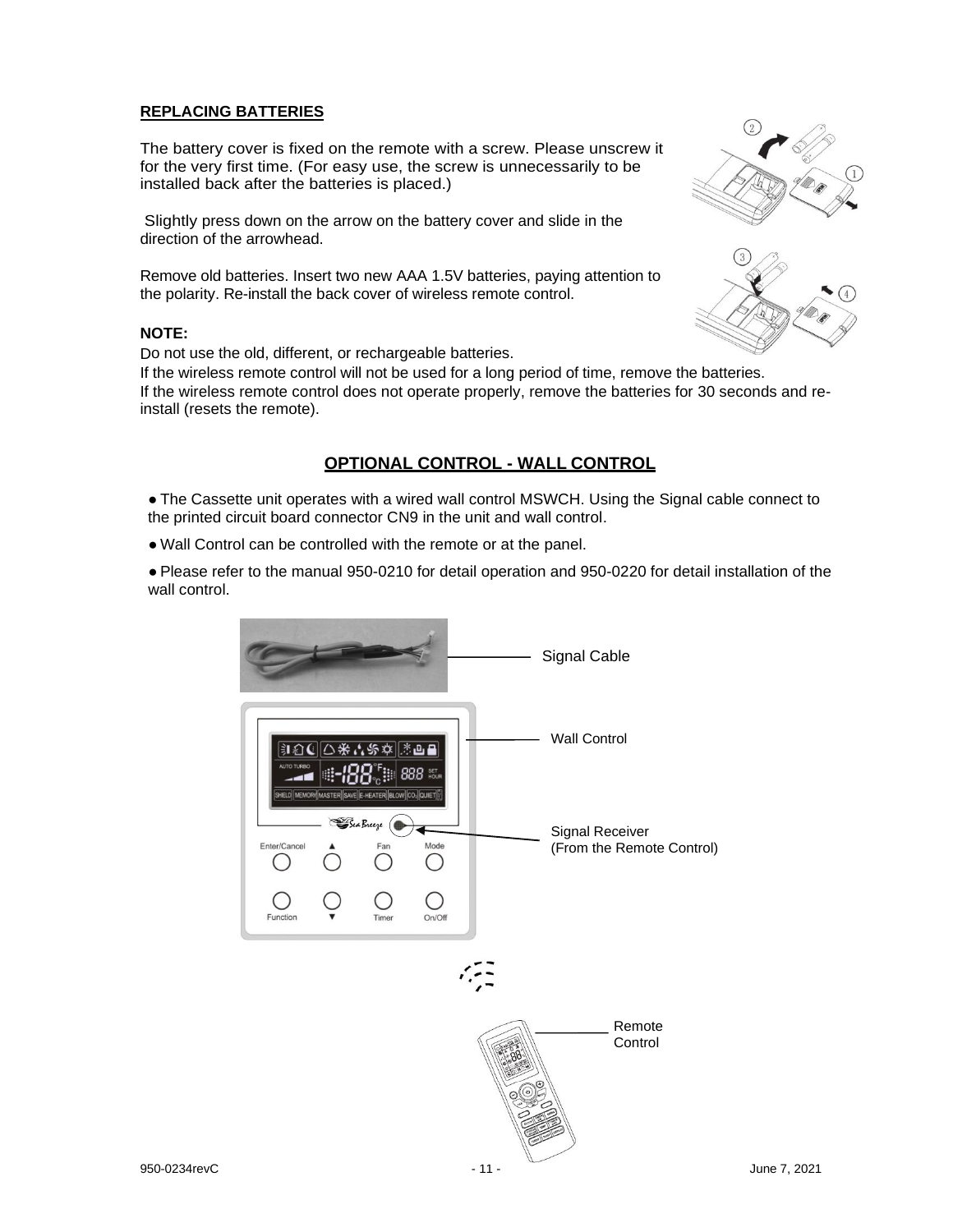### **ROUTINE CARE AND MAINTENANCE**

#### **CAUTION**

- Turn main power off before cleaning air conditioner.
- Never spray water into the indoor or outdoor unit for cleaning.
- Volatile liquids (e.g. solvent, gasoline, etc.) will damage the air conditioner. Wipe the unit with a dry soft cloth, or a cloth slightly moistened with water.

Carefully unsnap the sides and raise the cover up in the direction of arrows. Raise the cover until it is fully extended and it will lock and hold in the up position. Now the unit can be cleaned and serviced. Do not over extend the cover. Damage to the cover hinges will result.

Wipe the unit with a dry or slightly dampened cloth. Do not remove the front cover from the unit.

#### **Cleaning the Air Filters** (Recommended once every three months)

**Note:** If the unit is installed in an abnormally dusty area it is advised the filters be cleaned more often.

Remove the air filters. Raise the cover until locked in the up position. Pick up on the front of the filter and slide forward to remove.

To clean the dust adhering to the filters, you can either use a vacuum cleaner, or wash them with warm water and dry it in the shade.

NOTE: Do not use water above 113 ºF to wash filter, it can deform the filter.

Reinstall the filters and close the cover. Turn power on, unit is ready for use.

**NEVER OPERATE THE UNIT WITHOUT FILTERS!**

### Outdoor unit should be cleaned and routine maintenance performed annually by a trained Technician.









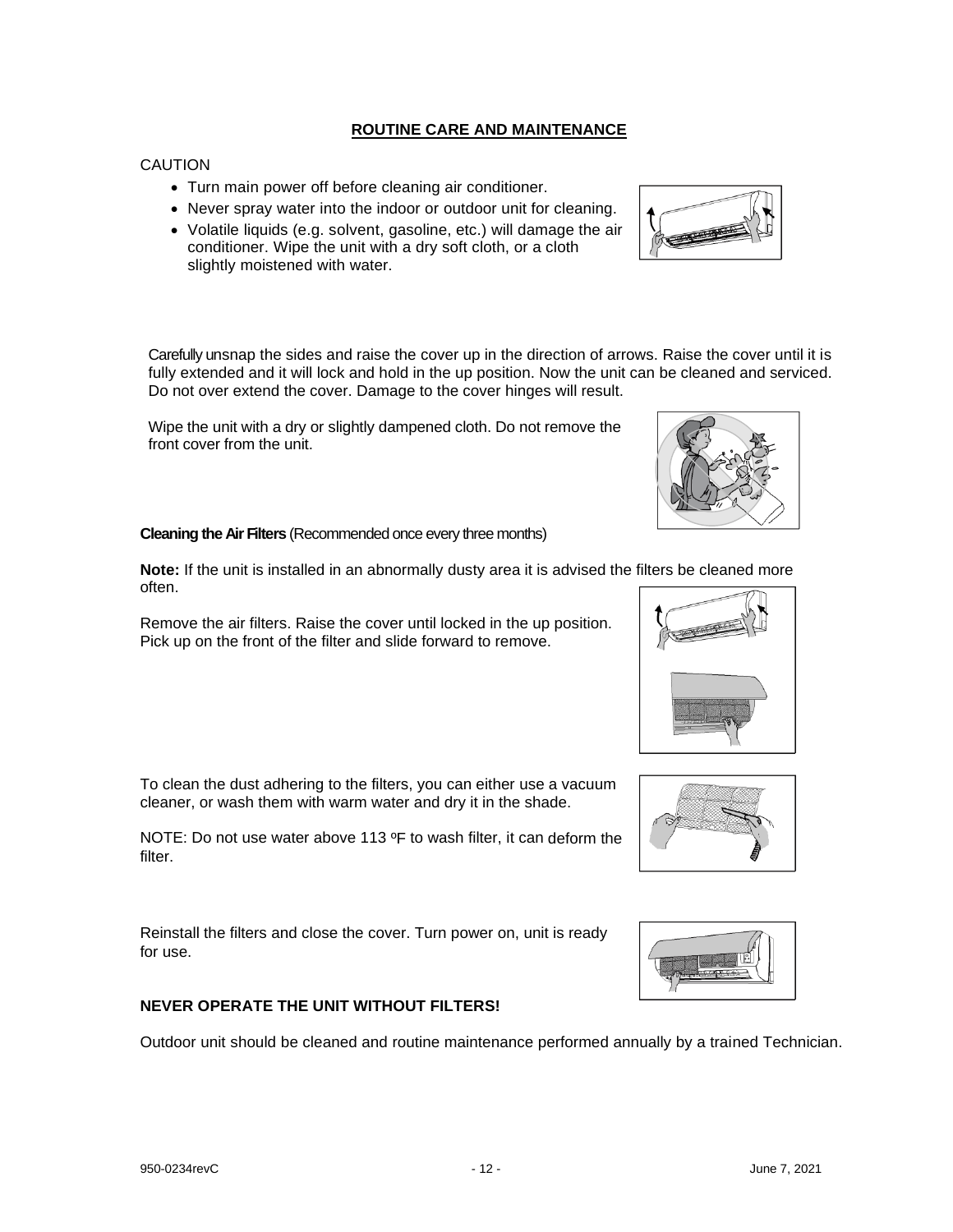| <b>Model Number</b>    |                                                                                 | SHE9H4ZIGB                              | SHE12H4ZIGB                              | SHE18H4ZIGB                               | SHE24H4ZIGB                              |
|------------------------|---------------------------------------------------------------------------------|-----------------------------------------|------------------------------------------|-------------------------------------------|------------------------------------------|
| <b>Product Code</b>    |                                                                                 | 243-2007-E                              | 243-2008-E                               | 243-2009-E                                | 243-2010-E                               |
|                        | Rated Voltage                                                                   | 208/230V AC / 1 PH                      | 208/230V AC / 1 PH<br>208/230V AC / 1 PH |                                           | 208/230V AC / 1 PH                       |
|                        | Min. / Max. Operating Voltage                                                   | 187 / 253 VAC                           | 187 / 253 VAC                            | 187 / 253 VAC                             | 187 / 253 VAC                            |
| Performance            | Cooling Capacity (BTU/H)<br>(Min. $\sim$ Max.)                                  | 9000 (3500~9600)                        | 12000 (3100~13000)                       | 18000 (5970~22350)                        | 21400 (9600~25000)                       |
| & Electrical           | Heating Capacity (BTU/H)<br>(Min. $\sim$ Max.)                                  | 9800 (2200~11000)                       | 13000 (2400~14000)                       | 19800 (4100~22000)                        | 23000 (4300~26000)                       |
|                        | Indoor Air Circulation (CFM)<br>(Turbo/H/M/L)                                   | 306/277 /253 /218                       | 335/277/253/218                          | 500/459/383/324                           |                                          |
|                        | Dehumidifying Volume (pts/h)                                                    | 1.69                                    | 2.96                                     | 3.8                                       | 5.28                                     |
|                        | Model                                                                           | FN20X-PG                                | FN20X-PG                                 | FN20W-PG                                  | FN60B-ZL                                 |
|                        | Fan Motor Speed (RPM)-Cooling<br>Fan Motor Speed (RPM)-Heating<br>(Turbo/H/M/L) | 1260/1100/950/750<br>1320/1200/1100/950 | 1330/1100/950/750<br>1350/1170/1050/950  | 1500/1200/1050/900<br>1500/1250/1150/1050 | 1500/1200/1050/900<br>1450/1150/1020/950 |
| <b>FAN Motor</b>       | Output of Fan Motor (W)                                                         | 20                                      | 20                                       | 20                                        | 60                                       |
|                        | Fan Motor Capacitor (ufd)                                                       | $\mathbf{1}$                            | 1                                        | 1.5                                       | N/A                                      |
|                        | Fan Motor RLA (A)                                                               | 0.2                                     | 0.2                                      | 0.32                                      | 0.24                                     |
|                        | Fan Type                                                                        | Cross Flow Fan                          | Cross Flow Fan                           | Cross Flow Fan                            | Cross Flow Fan                           |
|                        | Diameter-Length (in)                                                            | $35/8 - 252/5$                          | $35/8 - 252/5$                           | $36/7 - 28$                               | $36/7 - 301/8$                           |
|                        | Evaporator                                                                      | Aluminum fin -<br>copper tube           | Aluminum fin -<br>copper tube            | Aluminum fin -<br>copper tube             | Aluminum fin -<br>copper tube            |
| Evaporator             | Pipe Diameter (in)                                                              | 0.276                                   | 0.276                                    | 0.276                                     | 0.286                                    |
|                        | Row-Fin Gap (in)                                                                | $2 - 0.06$                              | $2 - 0.06$                               | $2 - 0.06$                                | $2 - 0.06$                               |
|                        | Coil length(L) x height(H) x coil<br>width(L) (in)                              | 25.4 x 10.5 x 1                         | 25.4 x 10.5 x 1                          | 28.1 x 12 x 1                             | 30 1/8 x 13 1/2 x 1                      |
|                        | Swing Motor Model / Output (W)<br>(for horizontal louver)                       | MP24AA / 2                              | MP24AA / 2                               | MP28VB / 2.5                              | MP35XX / 3                               |
|                        | Fuse(A)                                                                         | 3.15                                    | 3.15                                     | 3.15                                      | 3.15                                     |
|                        | High Pressure (PSI)                                                             | 550                                     | 550                                      | 550                                       | 550                                      |
|                        | Low Pressure (PSI)                                                              | 240                                     | 240                                      | 240                                       | 240                                      |
|                        | Auto Restart                                                                    | Yes                                     | Yes                                      | Yes                                       | Yes                                      |
| Design Data            | *Remote                                                                         | Yes                                     | Yes                                      | Yes                                       | Yes                                      |
|                        | Wall Control (optional)                                                         | Yes                                     | Yes                                      | Yes                                       | Yes                                      |
|                        | Sound Pressure Level dB(A)<br>(Turbo/H/M/L)                                     | 42 / 38 / 35 / 32                       | 44 / 39 / 36 / 33                        | 49 / 44 / 40 / 35                         | 53 / 45 / 41 / 37                        |
|                        | Sound Power Level dB(A)<br>(Turbo / H / M / L)                                  | 52 / 48 / 45 / 42                       | 54 / 49 / 46 / 43                        | 59 / 54 / 50 / 45                         | 63/55/51/47                              |
|                        | Flare Liquid line                                                               | 1/4"                                    | 1/4"                                     | 1/4"                                      | 1/4"                                     |
|                        | Flare Suction line                                                              | 3/8"                                    | 3/8"                                     | 1/2"                                      | 5/8"                                     |
|                        | Dimensions of Unit (W / D / H)<br>(approx in)                                   | 33.3 / 7.1 / 10.8                       | 33.3 / 7.1 / 10.8                        | 37/7.9/11.7                               | 39.6 / 8.6 / 12.4                        |
| Dimensions<br>& Weight | Dimension of Package (W / D / H)<br>(approx in)                                 | 36.1 / 10.2 / 14.6                      | 39.9 / 15.1 / 11.8<br>36.1 / 10.2 / 14.6 |                                           | 42.4 / 15.7 / 12.9                       |
|                        | Net / Gross Weight (lb)                                                         | 21/25.4                                 | 21/25.4                                  | 24.3 / 30.9                               | 29.8 / 37.5                              |

#### **Specifications for the Indoor Units**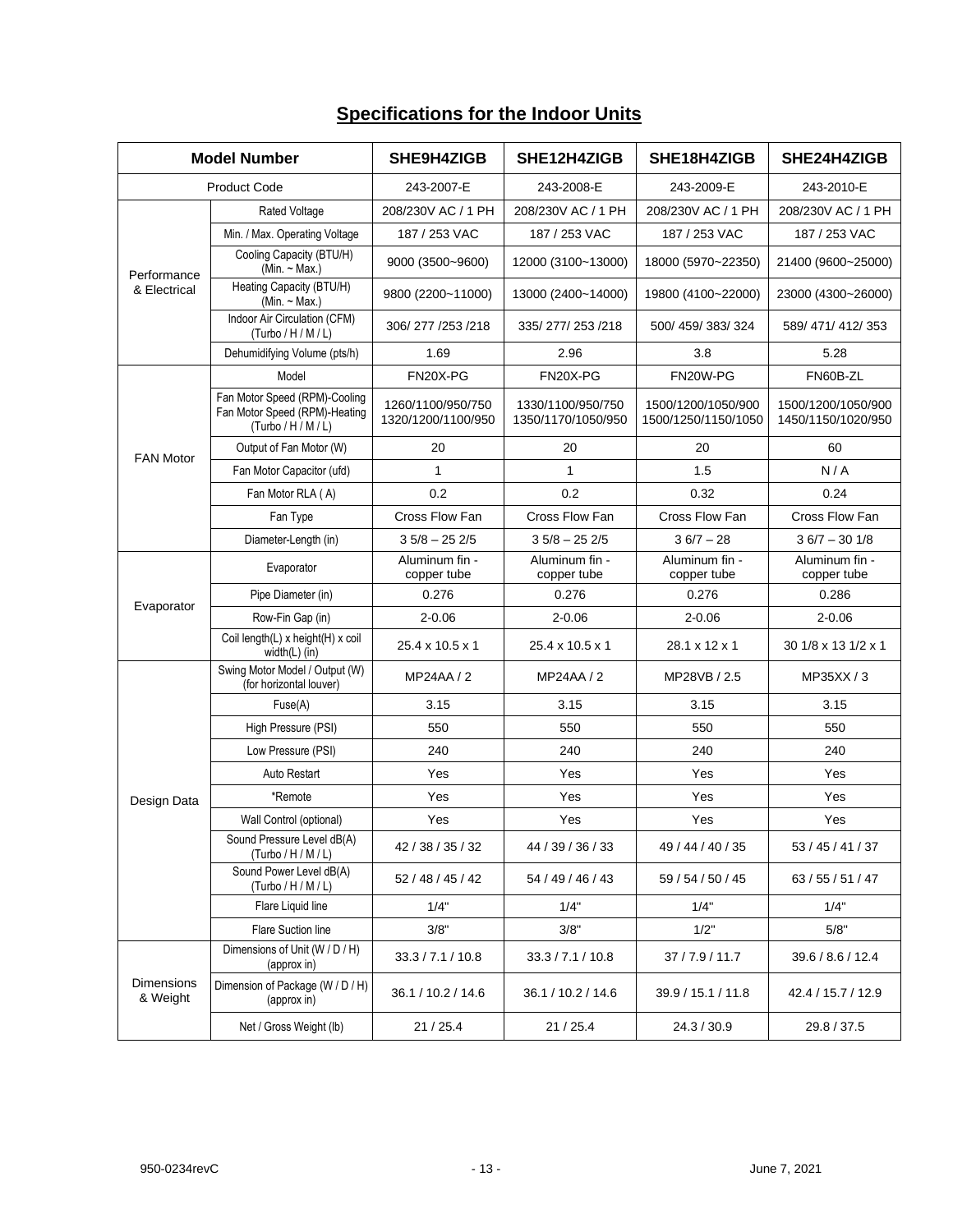| <b>Problem</b>                                          | <b>Troubleshooting</b>                                                                                                                                                                                             |
|---------------------------------------------------------|--------------------------------------------------------------------------------------------------------------------------------------------------------------------------------------------------------------------|
| The unit does not run.                                  | • Is the power off?<br>• Is the circuit protection device tripped?<br>• Is voltage too high or low?<br>(Tested by a professional)<br>• Is the Timer on?<br>• A 3 minute delay occurs before each compressor start. |
| Cooling and or Heating efficiency<br>is not good.       | • Is temperature setting correct?<br>• Are the inlet or outlet vents obstructed?<br>Is the filter clean?<br>• Are windows and doors closed?<br>• Is fan set to low speed?<br>• Is there a heat source in the room? |
| Wireless remote control is not<br>working. (See Note 2) | • Reset unit. Disconnect main power for 30 seconds then<br>reapply.<br>• Is it within receiving range? Is it obstructed?<br>• Replace the batteries.<br>• Is remote control damaged?                               |
| Water leaking into room.                                | • The air humidity is excessively high. Check to see if all<br>windows and doors are closed.<br>• Call service Tech if not corrected by the above action.                                                          |
| Water leakage in outdoor unit.                          | • When the unit is running in Auto Defrosting mode, ice will<br>thaw and drip into pan.<br>• When the unit is running in HEAT mode, the water<br>adhered to the condenser coil drains into pan.                    |
| Noise from indoor unit emitted.                         | • When defrosting is started or stopped, it will make a<br>sound. This is due to the refrigerant flow reversing<br>directions.<br>• Normal refrigerant flowing in unit.                                            |
|                                                         | If E7 error code occurs, indoor units are in conflict. All units must be the same mode.                                                                                                                            |

Notes:

- 1) If an error other than E7 is being displayed on the temperature display, it will be necessary to call a service Tech for repair.
- 2) An audible beep will be heard, when a button is pressed, if the remote control is communicating with the receiver.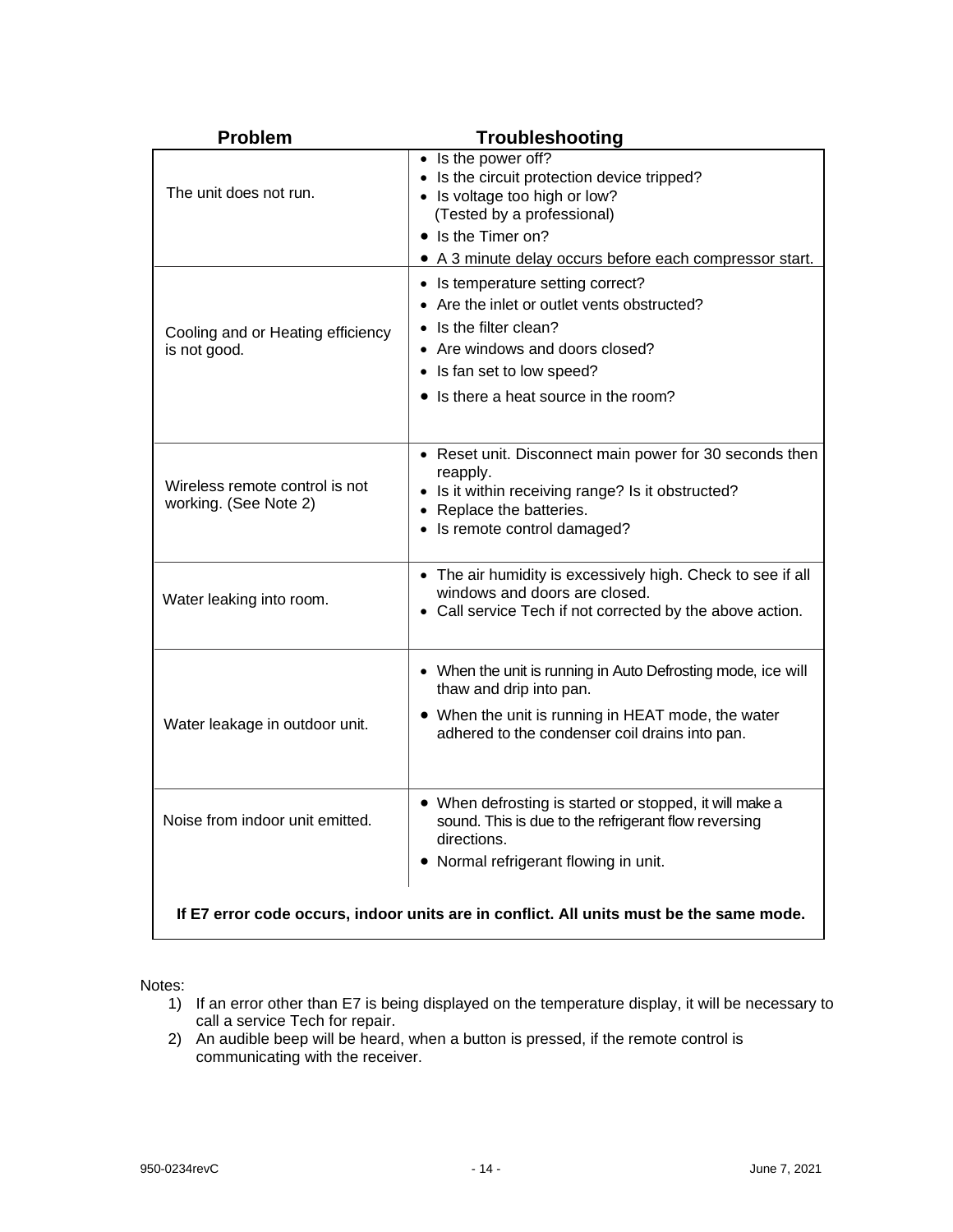#### **INDOOR UNIT ERROR CODES**

| <b>Malfunction Name of</b><br>single zone                                                 | <b>Malfunction Name of Multi</b><br>zone                                                       | <b>Display</b> | <b>Running</b><br><b>LED</b> | Cooling<br><b>LED</b> | <b>Heating</b><br><b>LED</b> |
|-------------------------------------------------------------------------------------------|------------------------------------------------------------------------------------------------|----------------|------------------------------|-----------------------|------------------------------|
|                                                                                           | Short/open circuit of the coil<br>temp. sensor for the<br>condenser (42K Unit Only)            | оE             | 3 Flashes                    | 3 Flashes             | 3 Flashes                    |
|                                                                                           | Short/Open Circuit of the Liquid Valve Temp. Sensor                                            | b <sub>5</sub> |                              | 19 Flashes            |                              |
|                                                                                           | Short/Open Circuit of the Suction Valve Temp. Sensor                                           | b7             |                              | 22 Flashes            |                              |
|                                                                                           | Jumper Failure                                                                                 | C <sub>5</sub> | 15 Flashes                   |                       |                              |
|                                                                                           | <b>Trial Operation</b>                                                                         | dd             | Flashing                     | Flashing              | Flashing                     |
|                                                                                           | Incorrect Connection of Communication Wire or<br><b>Expansion Valve Failure</b>                | dn             |                              |                       |                              |
|                                                                                           | <b>High Pressure Protection</b>                                                                | E1             | 1 Flash                      |                       |                              |
|                                                                                           | Anti-Freezing Protection                                                                       | E <sub>2</sub> | 2 Flashes                    |                       |                              |
| $\prime$                                                                                  | Low Pressure Protection<br>(42K Unit Only)                                                     | E <sub>3</sub> | 3 Flashes                    |                       |                              |
|                                                                                           | <b>Exhaust Protection (Temperature Overheat)</b>                                               | E <sub>4</sub> | 4 Flashes                    |                       |                              |
|                                                                                           | <b>Over Current Protection</b>                                                                 | E <sub>5</sub> | 5 Flashes                    |                       |                              |
|                                                                                           | <b>Communication Malfunction</b>                                                               | E <sub>6</sub> | 6 Flashes                    |                       |                              |
| /                                                                                         | Mode Conflict                                                                                  | E7             | 7 Flashes                    |                       |                              |
|                                                                                           | <b>Overload Protection</b>                                                                     | E <sub>8</sub> | 8 Flashes                    |                       |                              |
| Anti-Cold Blow<br>Protection                                                              |                                                                                                | E <sub>9</sub> | 9 Flashes                    |                       |                              |
| /                                                                                         | Condensate Water Full of<br><b>Indoor Unit</b>                                                 |                |                              | Flashing              | Flashing                     |
| EEPROM malfunction (Except For 42K Unit)                                                  |                                                                                                | EE             |                              |                       | 15 Flashes                   |
| <b>Indoor Ambient Sensor Failure</b>                                                      |                                                                                                | F <sub>1</sub> |                              | 1 Flash               |                              |
|                                                                                           | Indoor Tube Sensor Failure                                                                     | F <sub>2</sub> |                              | 2 Flashes             |                              |
|                                                                                           | <b>Outdoor Ambient Sensor Failure</b>                                                          | F <sub>3</sub> |                              | 3 Flashes             |                              |
|                                                                                           | <b>Outdoor Tube Sensor Failure</b>                                                             | F4             |                              | 4 Flashes             |                              |
|                                                                                           | <b>Outdoor Exhaust Sensor Failure</b>                                                          | F <sub>5</sub> |                              | 5 Flashes             |                              |
| Oil Return in Cooling Mode (Wait 5 to 10 minutes to clear<br>code - do not turn unit off) |                                                                                                | F7             |                              | 7 Flashes             |                              |
|                                                                                           | <b>Refrigerant Recovery Mode</b>                                                               | Fo             | Flashing                     | Flashing              |                              |
|                                                                                           | Defrost or Oil Return Heat Mode (Wait 5 to 10 minutes to<br>clear code - do not turn unit off) | H1             |                              |                       | 1 Flash                      |
| <b>Electrostatic Dedust</b><br>Protection                                                 | $\prime$                                                                                       | H <sub>2</sub> |                              |                       | 2 Flashes                    |
|                                                                                           | <b>Compressor Overload Protection</b>                                                          | H <sub>3</sub> |                              |                       | 3 Flashes                    |
| System Overload                                                                           | $\prime$                                                                                       | H4             |                              |                       | 4 Flashes                    |
|                                                                                           | <b>IPM Protection</b>                                                                          | H <sub>5</sub> |                              |                       | 5 Flashes                    |
| Indoor Fan Motor Failure (Except For 42K Unit)                                            |                                                                                                | H <sub>6</sub> | 14 Flashes                   |                       |                              |
| <b>Compressor Desynchronizing</b>                                                         |                                                                                                | H7             |                              |                       | 7 Flashes                    |
| PFC Over-current Malfunction                                                              |                                                                                                | HC             |                              |                       | 6 Flashes                    |
| Demagnetizing Protection<br>for Compressor                                                |                                                                                                | HE             |                              |                       | 14 Flashes                   |
| Outdoor Fan motor<br>Failure                                                              |                                                                                                | L <sub>3</sub> |                              |                       |                              |
| <b>High Supply Voltage Protection</b>                                                     |                                                                                                | L <sub>9</sub> | 20 Flashes                   |                       |                              |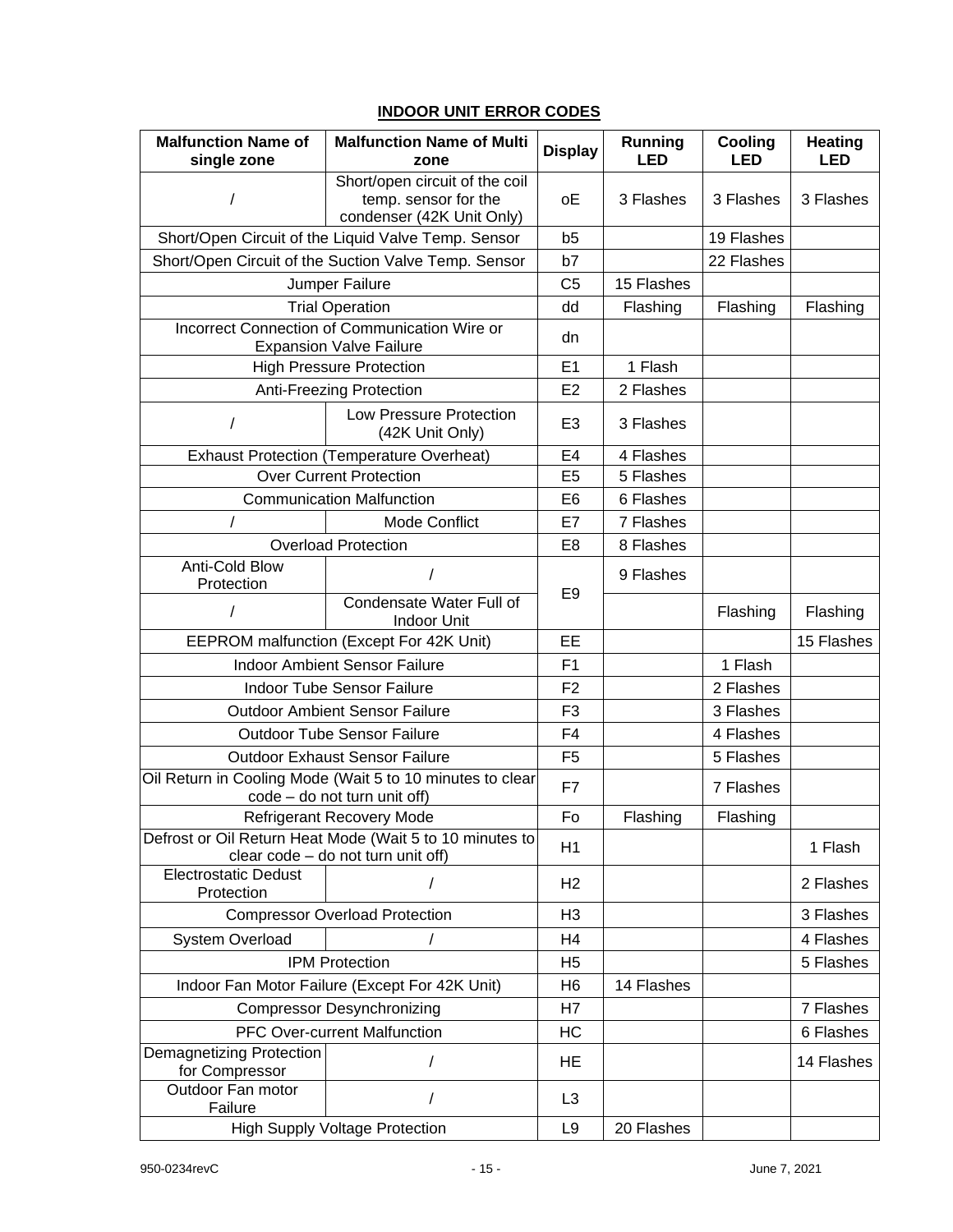| <b>Malfunction Name of</b><br>single zone                              | <b>Malfunction Name of Multi</b><br>zone                                                       | <b>Display</b> | Running<br><b>LED</b> | Cooling<br>LED | <b>Heating</b><br><b>LED</b> |
|------------------------------------------------------------------------|------------------------------------------------------------------------------------------------|----------------|-----------------------|----------------|------------------------------|
|                                                                        | <b>Startup Failure</b>                                                                         | Lc             |                       |                | 11 Flashes                   |
|                                                                        | Compressor Phase Failure / Reverse Protection                                                  | Ld             |                       |                |                              |
| /                                                                      | <b>Compressor Stalling</b><br>(42K Unit Only)                                                  | LE             | 3 Flashes             | 3 Flashes      | 3 Flashes                    |
|                                                                        | Over-Speed (42K Unit Only)                                                                     | LF             | 3 Flashes             | 3 Flashes      | 3 Flashes                    |
| Indoor and Outdoor Unit<br>Do Not Match Each Other                     |                                                                                                | <b>LP</b>      |                       |                |                              |
|                                                                        | <b>Phase Over-current Protection</b>                                                           | P <sub>5</sub> |                       |                | 15 Flashes                   |
| $\prime$                                                               | <b>Communication Error</b><br>between the Drive Board and<br>the Main Board<br>(42K Unit Only) | P <sub>6</sub> | 16 Flashes            |                |                              |
|                                                                        | Module Temperature Sensor Failure                                                              | P7             |                       |                | 18 Flashes                   |
|                                                                        | <b>Module Overheat Protection</b>                                                              | P <sub>8</sub> | 19 Flashes            |                |                              |
| $\prime$                                                               | <b>AC Contactor Protection</b><br>(42K Unit Only)                                              | P <sub>9</sub> | 3 Flashes             | 3 Flashes      | 3 Flashes                    |
| $\overline{1}$                                                         | <b>Transducer Connection</b><br>Protection (42K Unit Only)                                     | Pd             | 3 Flashes             | 3 Flashes      | 3 Flashes                    |
| $\prime$                                                               | <b>Temperature Drift Protection</b><br>(42K Unit Only)                                         | PE             | 3 Flashes             | 3 Flashes      | 3 Flashes                    |
| $\prime$                                                               | <b>Drive Board Ambient Sensor</b><br>Failure (42K Unit Only)                                   | <b>PF</b>      | 3 Flashes             | 3 Flashes      | 3 Flashes                    |
|                                                                        | High Voltage Protection of DC Bus bar                                                          | PH             |                       | 11 Flashes     |                              |
|                                                                        | Low Voltage Protection of DC Bus bar                                                           | PL             |                       |                | 21 Flashes                   |
| $\prime$                                                               | <b>AC Input Voltage Anomaly</b><br>(42K Unit Only)                                             | PP             | 3 Flashes             | 3 Flashes      | 3 Flashes                    |
|                                                                        | <b>Capacitor Charging Circuit Error</b>                                                        | PU             |                       |                | 17 Flashes                   |
| <b>Compress Phase Circuit Detection Error</b><br>(Except for 42K Unit) |                                                                                                | U <sub>1</sub> |                       |                | 12 Flashes                   |
| DC Bus bar Voltage Drop Error (Except for 42K Unit)                    |                                                                                                | U <sub>3</sub> |                       |                | 20 Flashes                   |
| <b>Reversing Valve Error</b>                                           |                                                                                                | U7             |                       |                |                              |
| Indoor fan Motor Zero-cross Detecting Error<br>(Except For 42K Unit)   |                                                                                                | U <sub>8</sub> | 17 Flashes            |                |                              |
| <b>Outdoor Unit Zero-cross</b><br>Detecting Error                      |                                                                                                | U <sub>9</sub> |                       |                |                              |